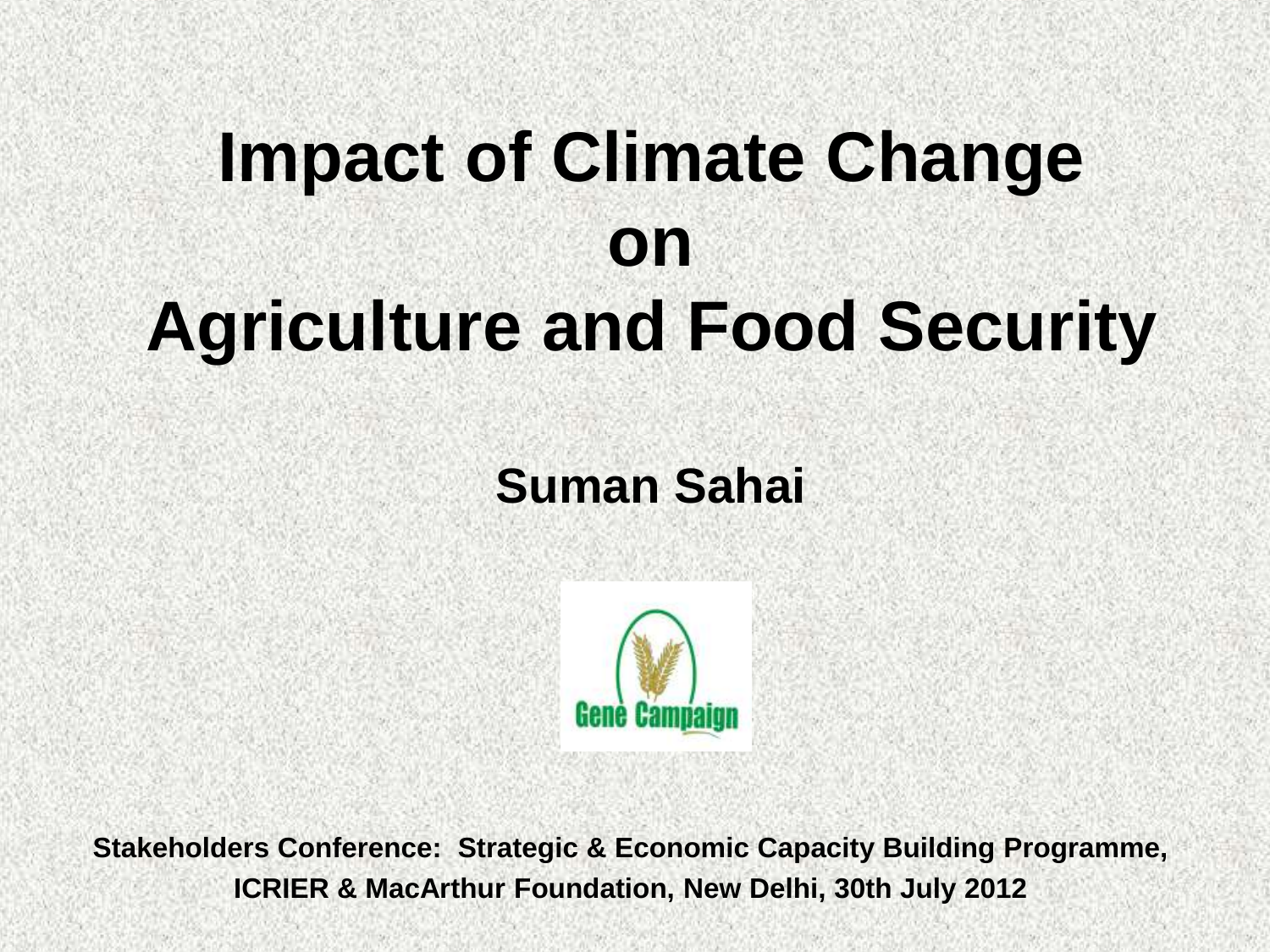# **Impact on Ecosystems**

## *Semi-arid regions*

- $\uparrow\uparrow$  Frequency of extreme weather climates.
- By 2050 winter rainfall will  $\downarrow\downarrow$  by 10-20 %.
- N.India:  $\uparrow\uparrow$  temperature could rise by 3.5oC to 5oC.
- Water Shortages at all levels.

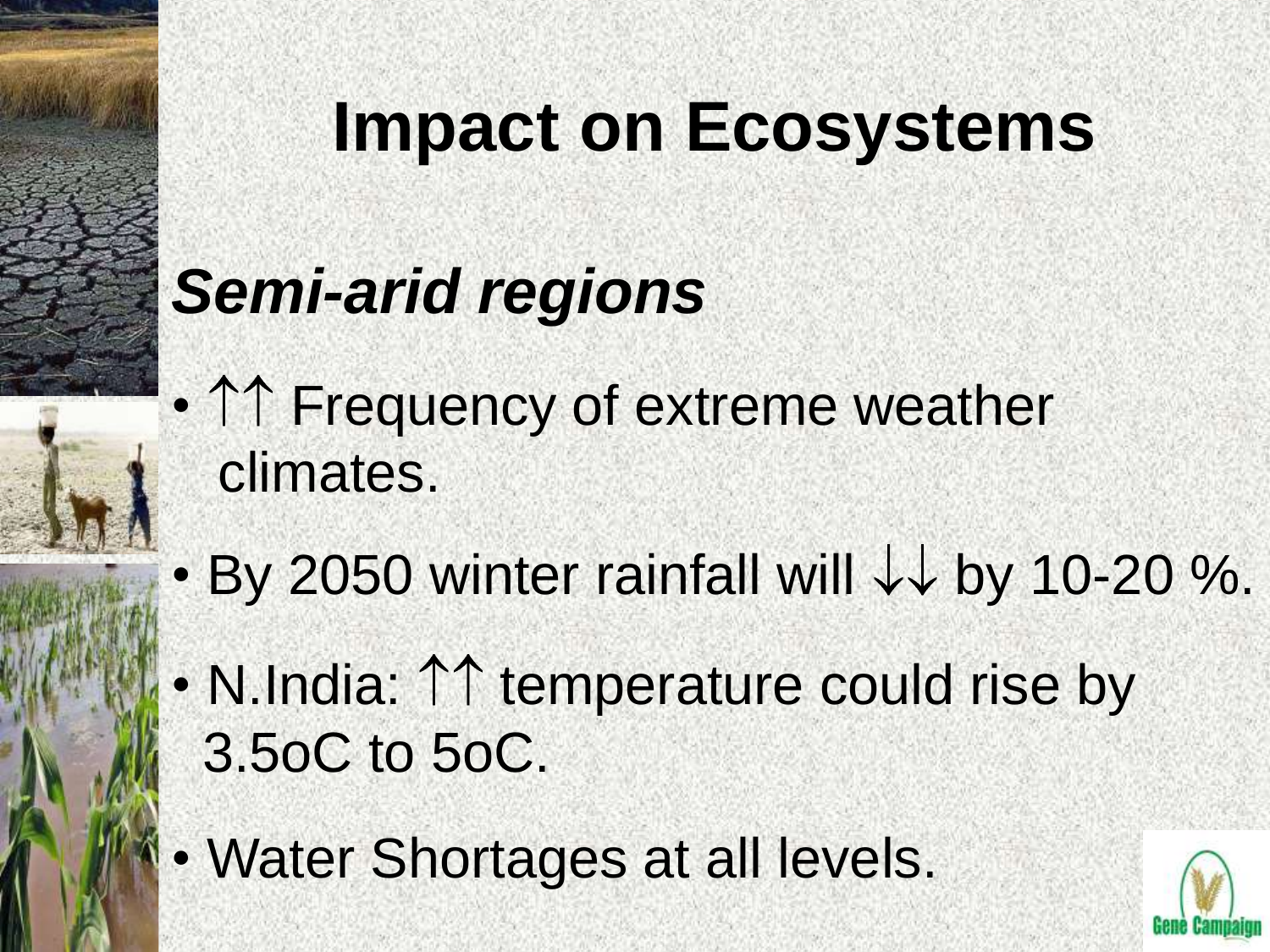

## *Arid regions*

- •Fresh water decreases.
- Water salinity  $\uparrow\uparrow$  due to excess rainfall & flooding

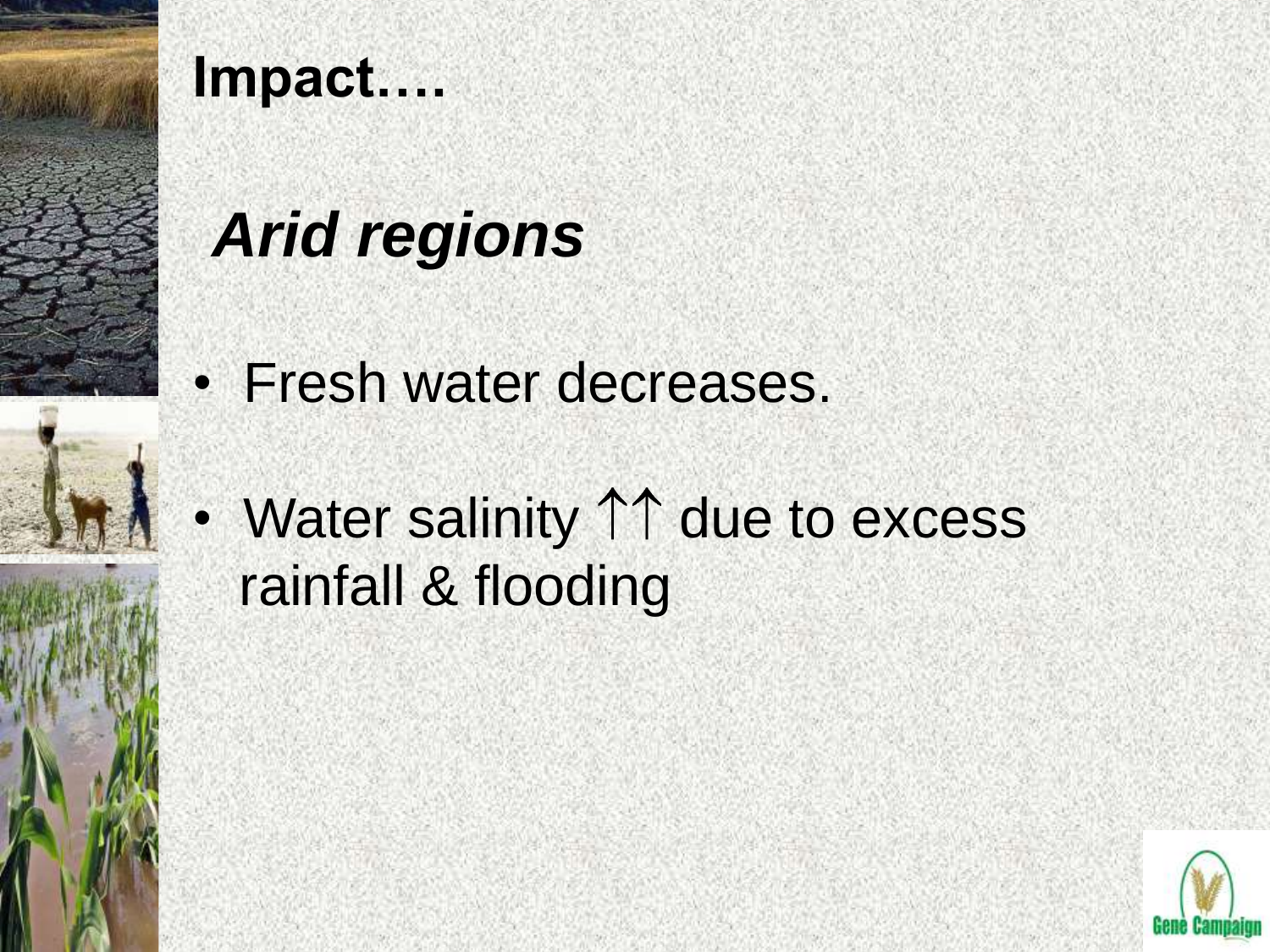

## *Tropical wet and dry regions*

- Drought prone regions experience frequent flooding.
- High incidence of extreme weather events.

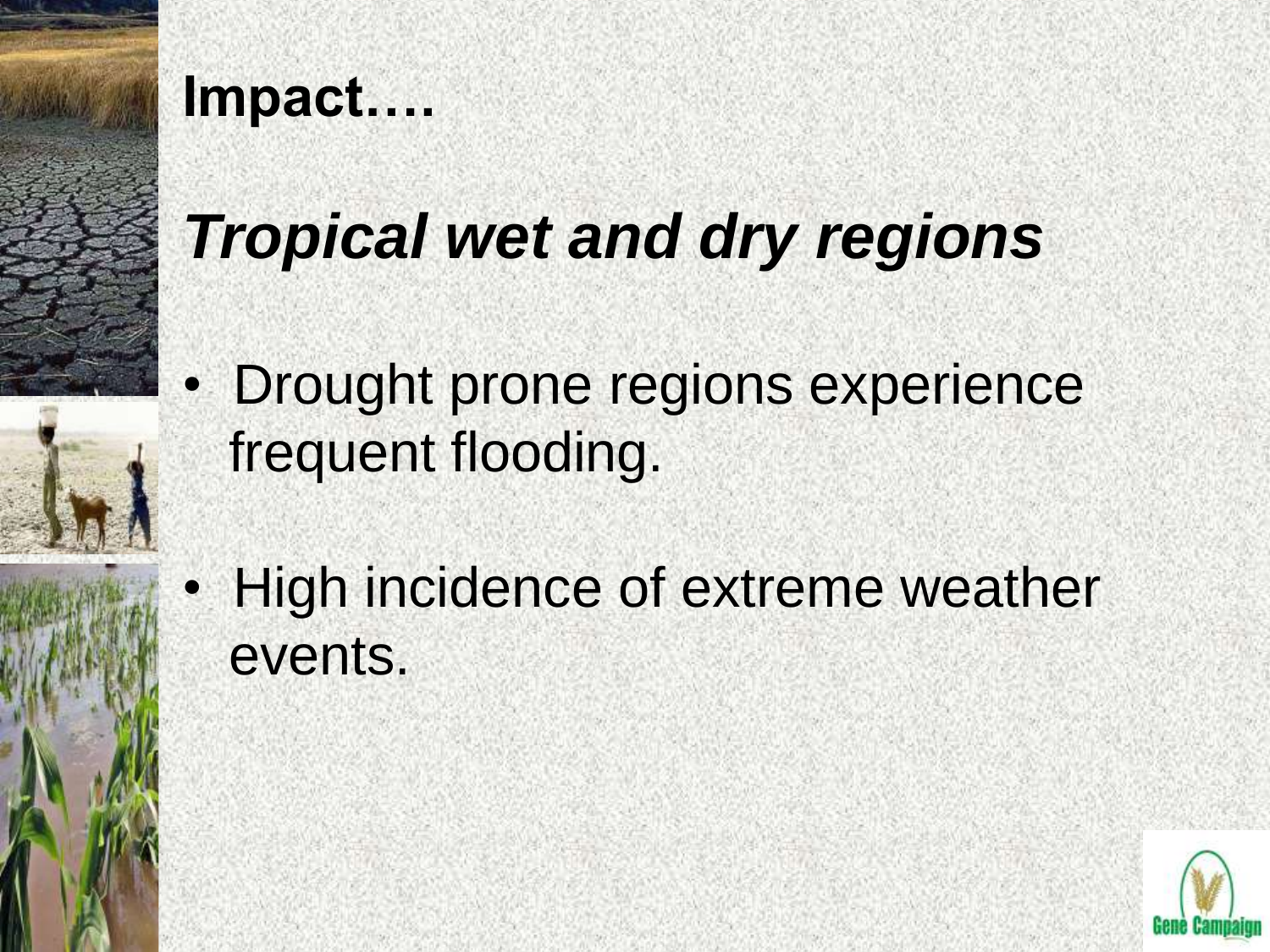## *River deltas and coastal areas*

- Krishna, Cauvery and Narmada rivers expected to experience water shortage.
- Sea incursion threatens coastal regions.
- Expected  $\uparrow\uparrow$  in temperature from 1°C to 7°C by 2070 in coastal regions.
- Sea level rise: 3-16 cm by 2030, 50 cm by 2070 and 60 cm by 2100.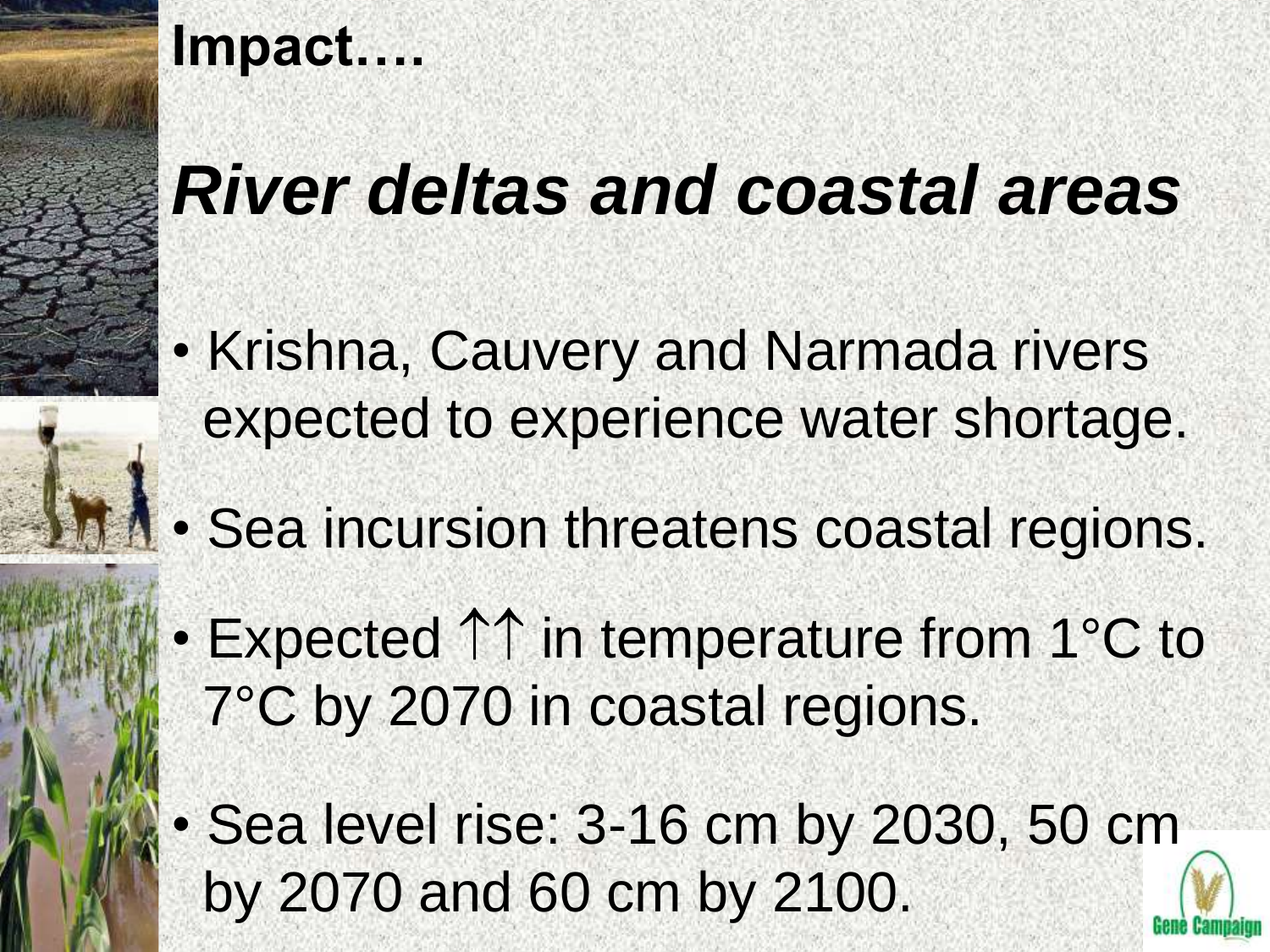

## *Mangroves*

- Temperature above 35°C will affect mangrove root structure.
- $\cdot$   $\uparrow\uparrow$  in sea level and extreme water events will destroy mangrove ecosystem.
	- $\cdot$   $\downarrow\downarrow$  in rainfall will affect mangrove geographical distribution and biodiversity.

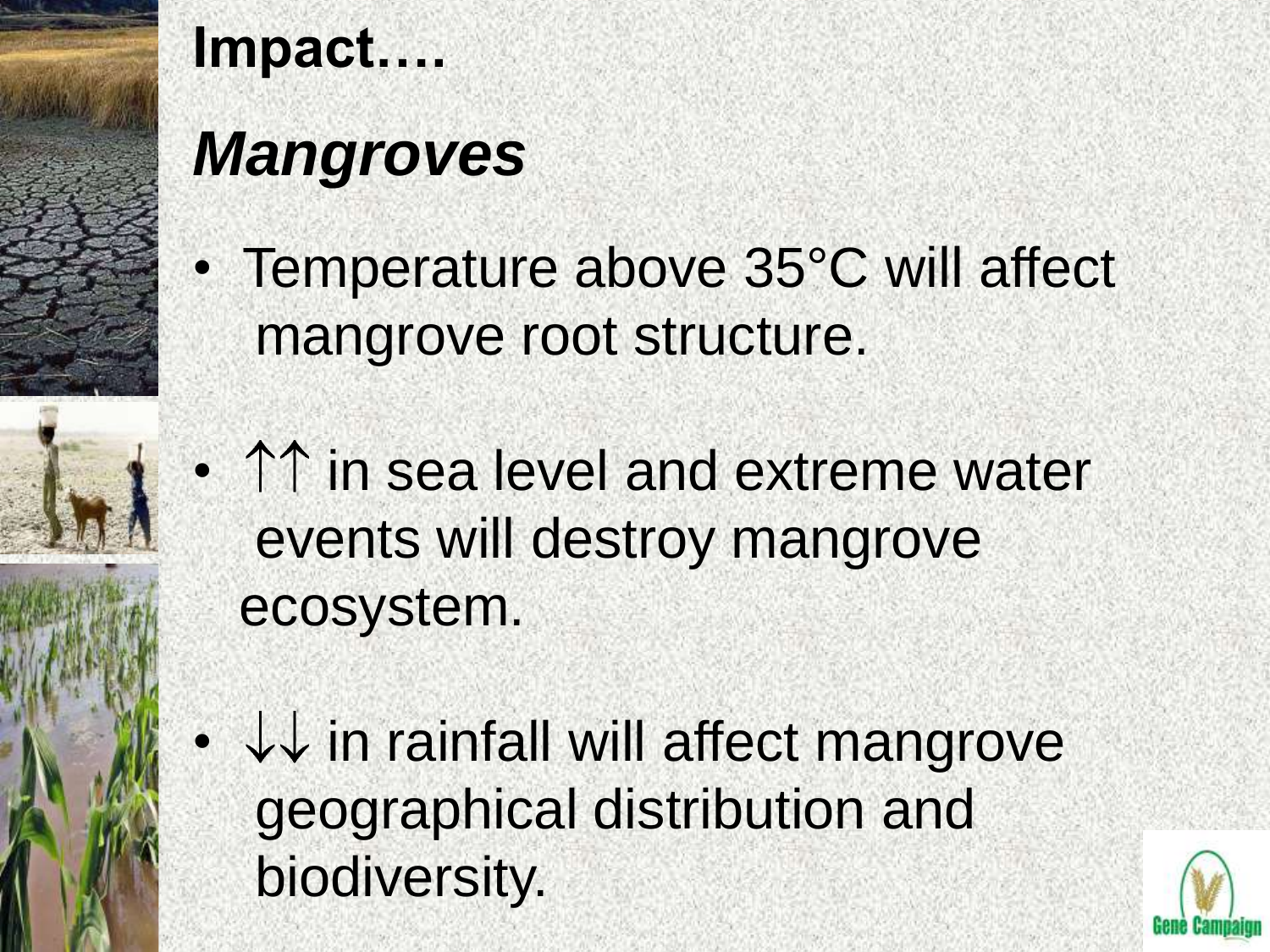## **Impact of Climate Change on Agriculture**

- Melting Himalayan glaciers reduce water for agriculture
- N.India: water levels  $\downarrow\downarrow$  by 40.5 mm per year
- Uttarakhand: 34% water streams dried/become seasonal
- $\cdot$  High temperature  $\rightarrow$ dry soil  $\rightarrow$  reduced root growth  $\rightarrow$  less N2 fixation  $\rightarrow$  low yield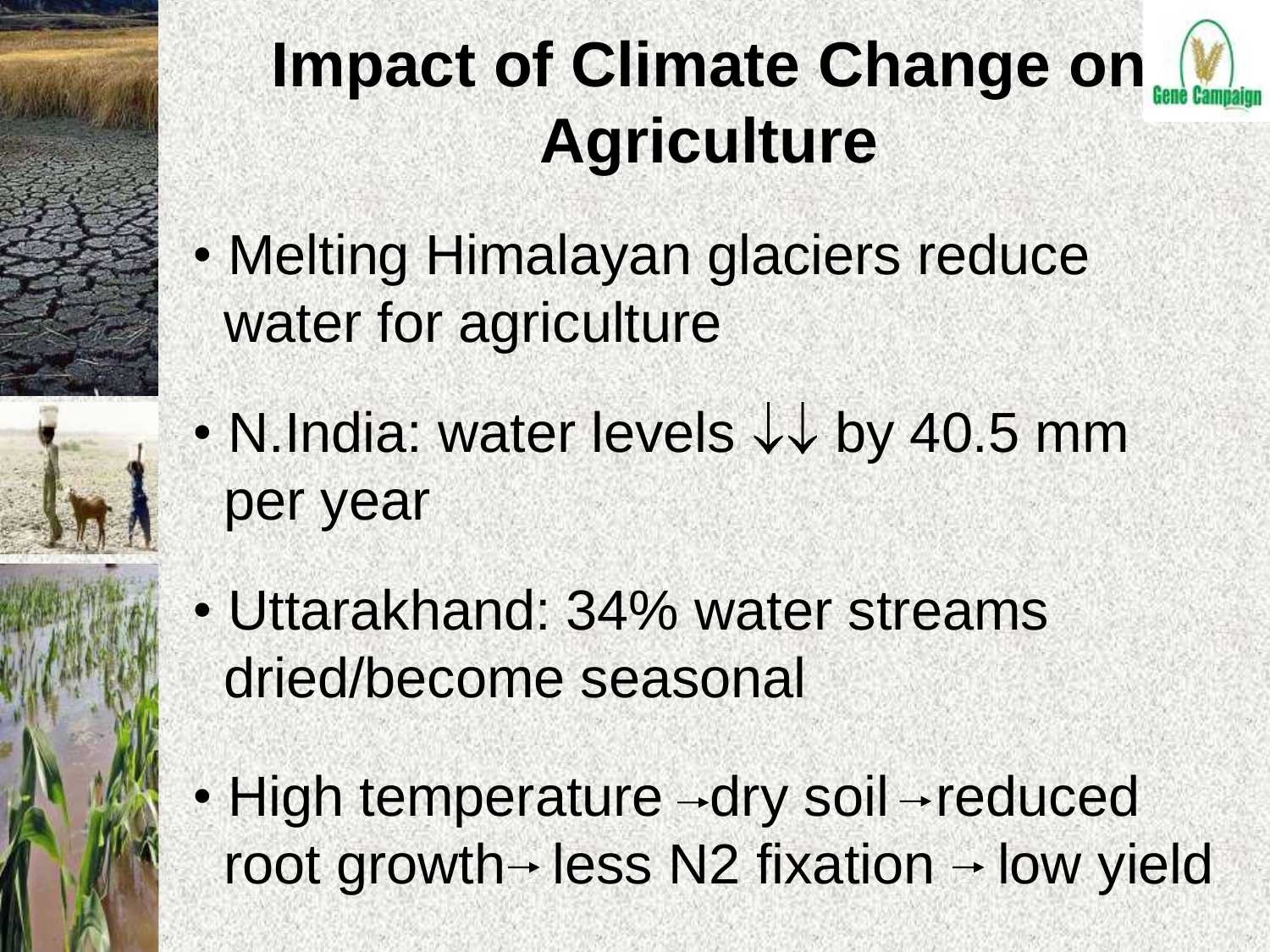## *Impact on Agriculture…*

- Rise in number of invasive alien species pose threat to agriculture.
- Rise in the spread of disease and pests will reduce yields.
- $\cdot$   $\uparrow$   $\uparrow$  temperature will negatively impact pollination.

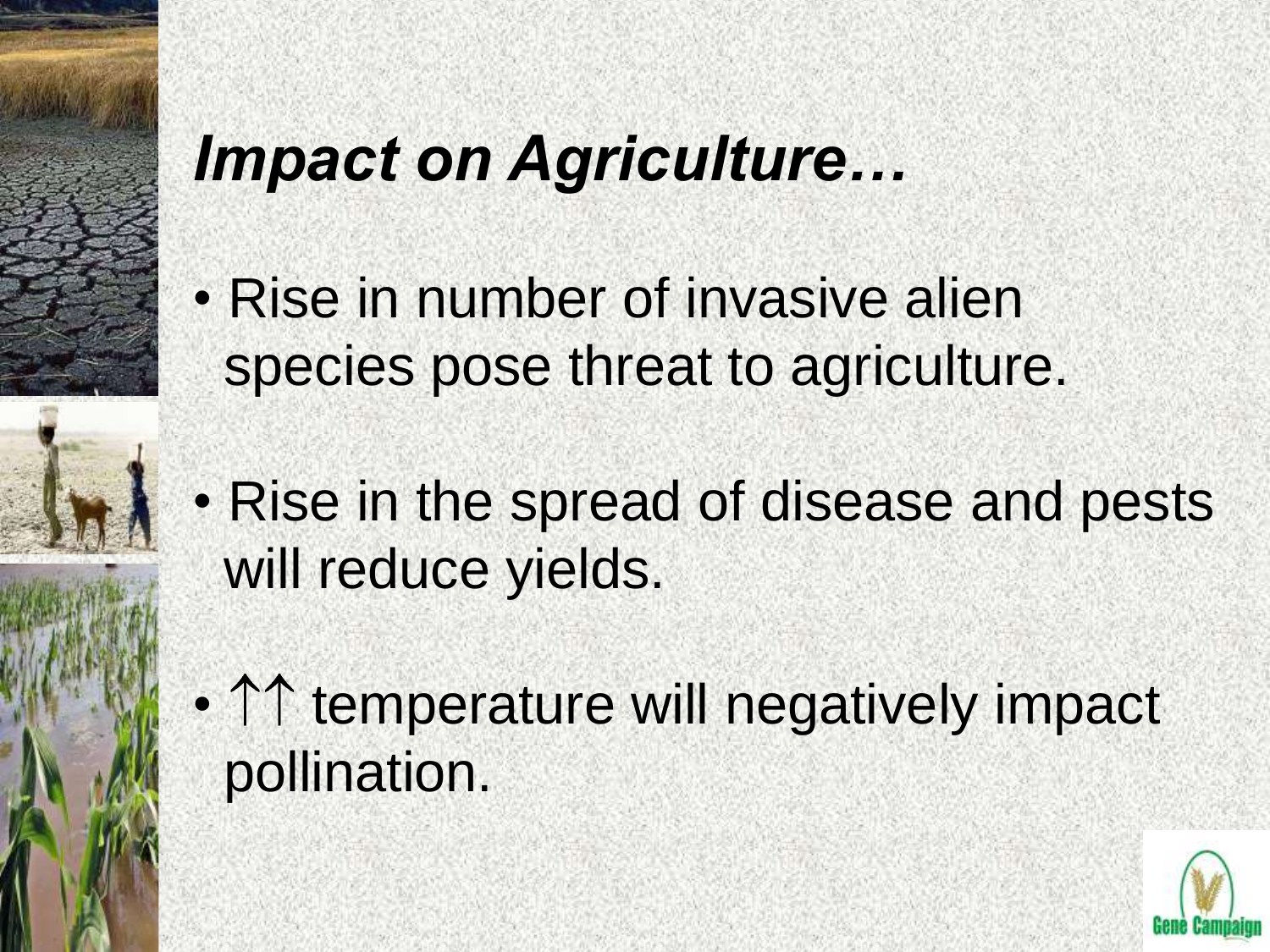# **Impact on Crops**

## *Cereal Crops*

- *Wheat:* 1°C rise in temperature will decrease wheat production by 6 million tonnes.
- *Rice***:** 1°C increase in night time temperature led to a 10 percent reduction in yield.
- **Maize:** Yield reduction by 18 % by 2080.

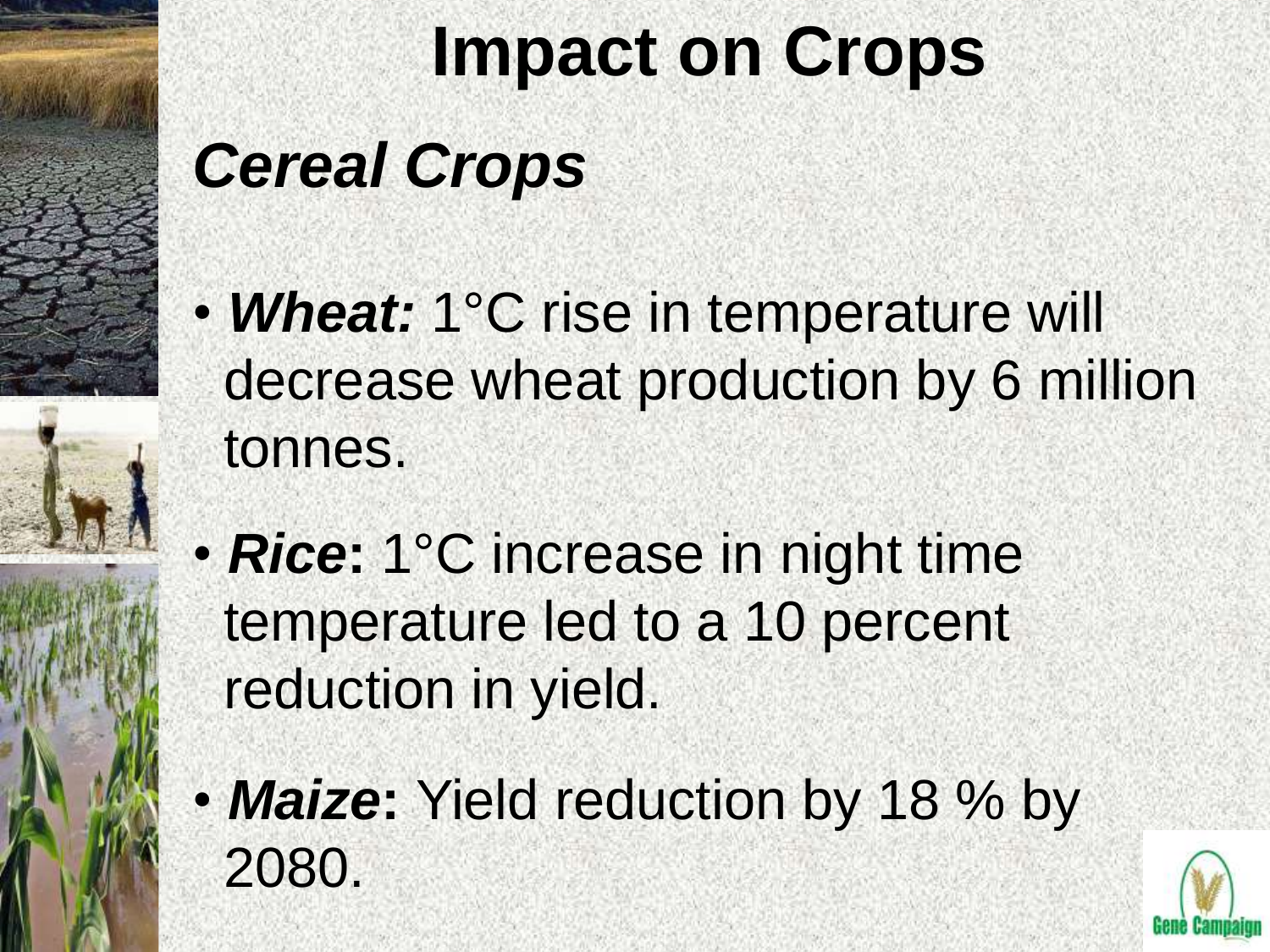## *Vegetables and Legumes*

- **Chickpeas: 11CO<sub>2</sub> can increases yield**
- Onion:  $\uparrow \uparrow$  CO2 enhanced accumulation of dry matter = big size bulbs.
- Tomato:  $\uparrow \uparrow$ CO2 increases yield, higher no. of fruits.
- **Coconut:** Temperature sensitive. Likely to decline on east coast, increase in west coast.
- **Apples:** Reduction in yield in current locations.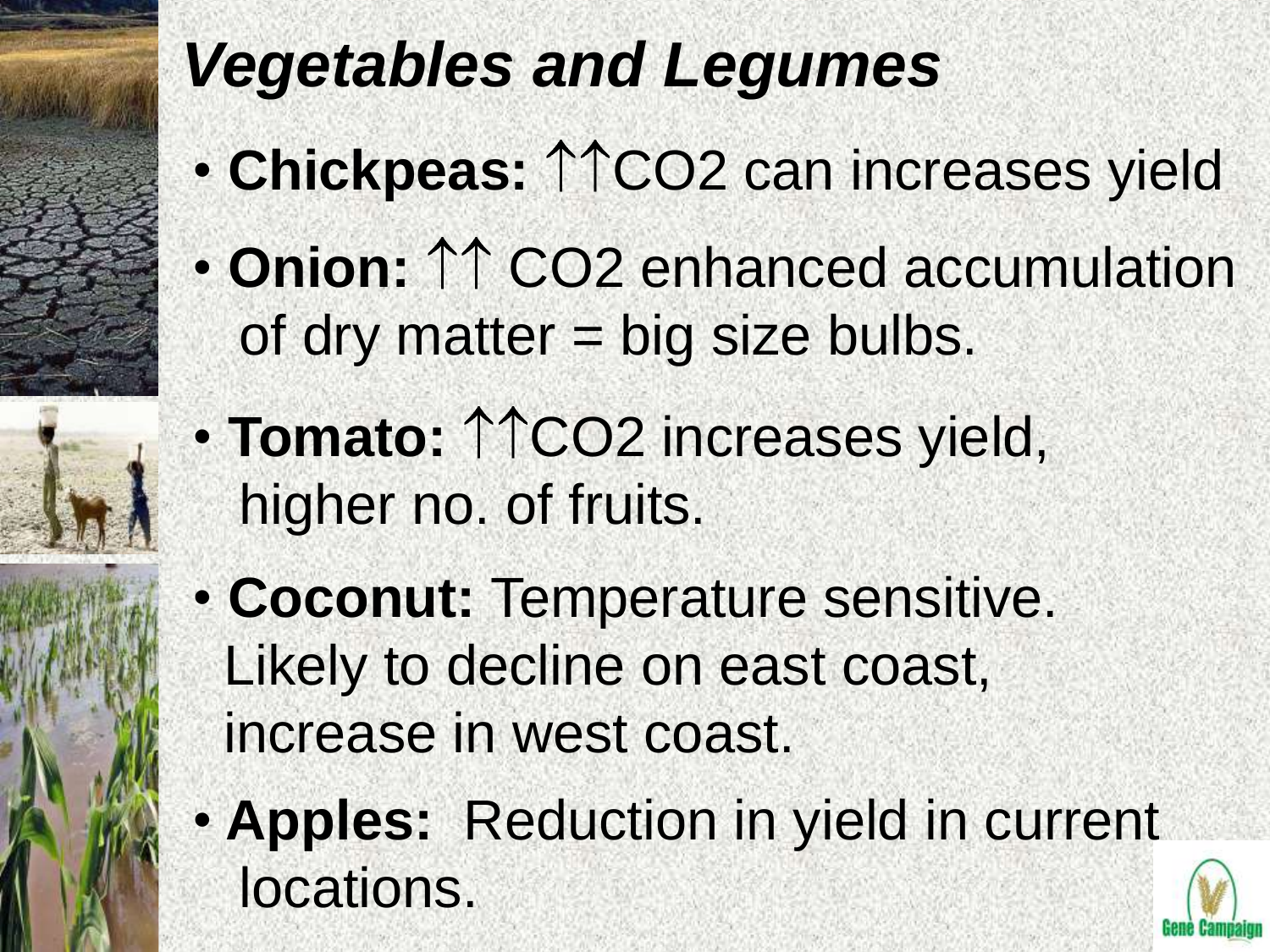## *Impact on Livestock*

- Indigenous breeds have better tolerance to heat, pests & disease
- Hybrid cattle highly vulnerable
- Current milk production based on hybrid cattle will decline

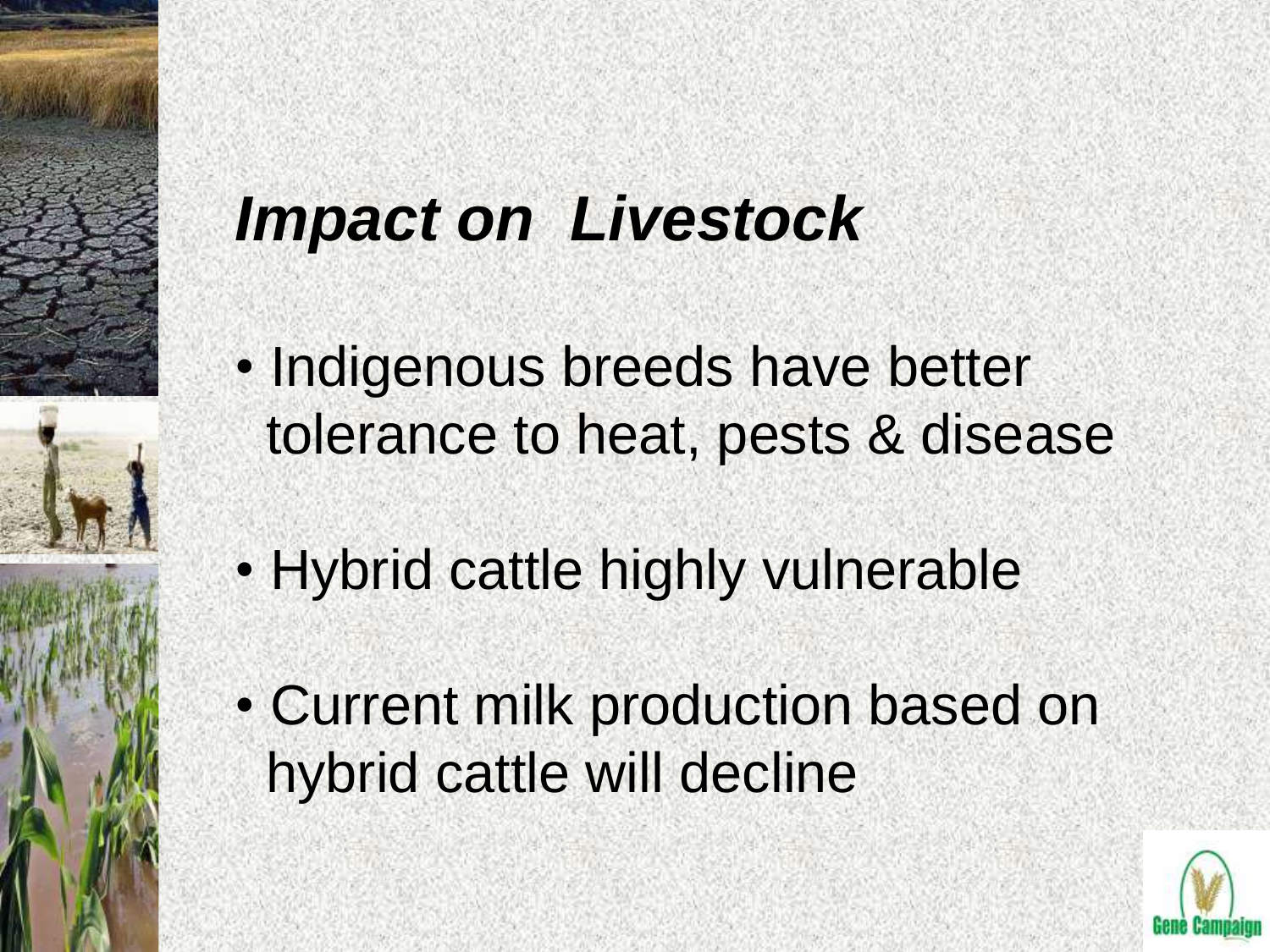# **Impact on Fisheries**

### *Marine Fish*:

- Increased mortality, changd geographic distribution; affect availability.
- Rise in sea surface temperature affects spawning activity.

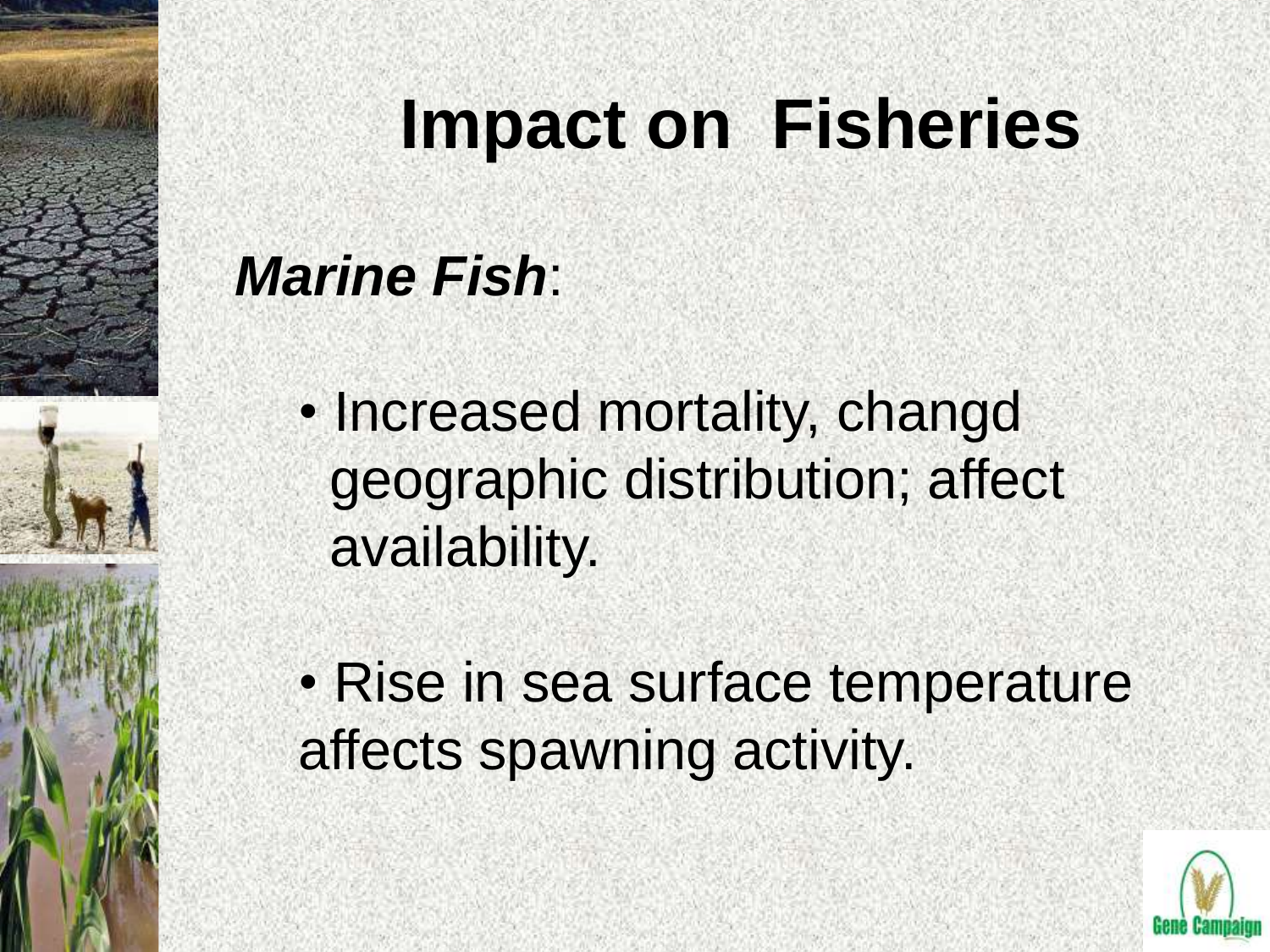

## *Fresh water fish*:

 $\cdot$   $\downarrow\downarrow$  in rainfall alters flow of water affect breeding patterns.

• Changes in rainfall and  $\uparrow\uparrow$ temperature affects shift in distribution of species in rivers.

• Quality & quantity of water in ponds/tanks affects fresh water fish.

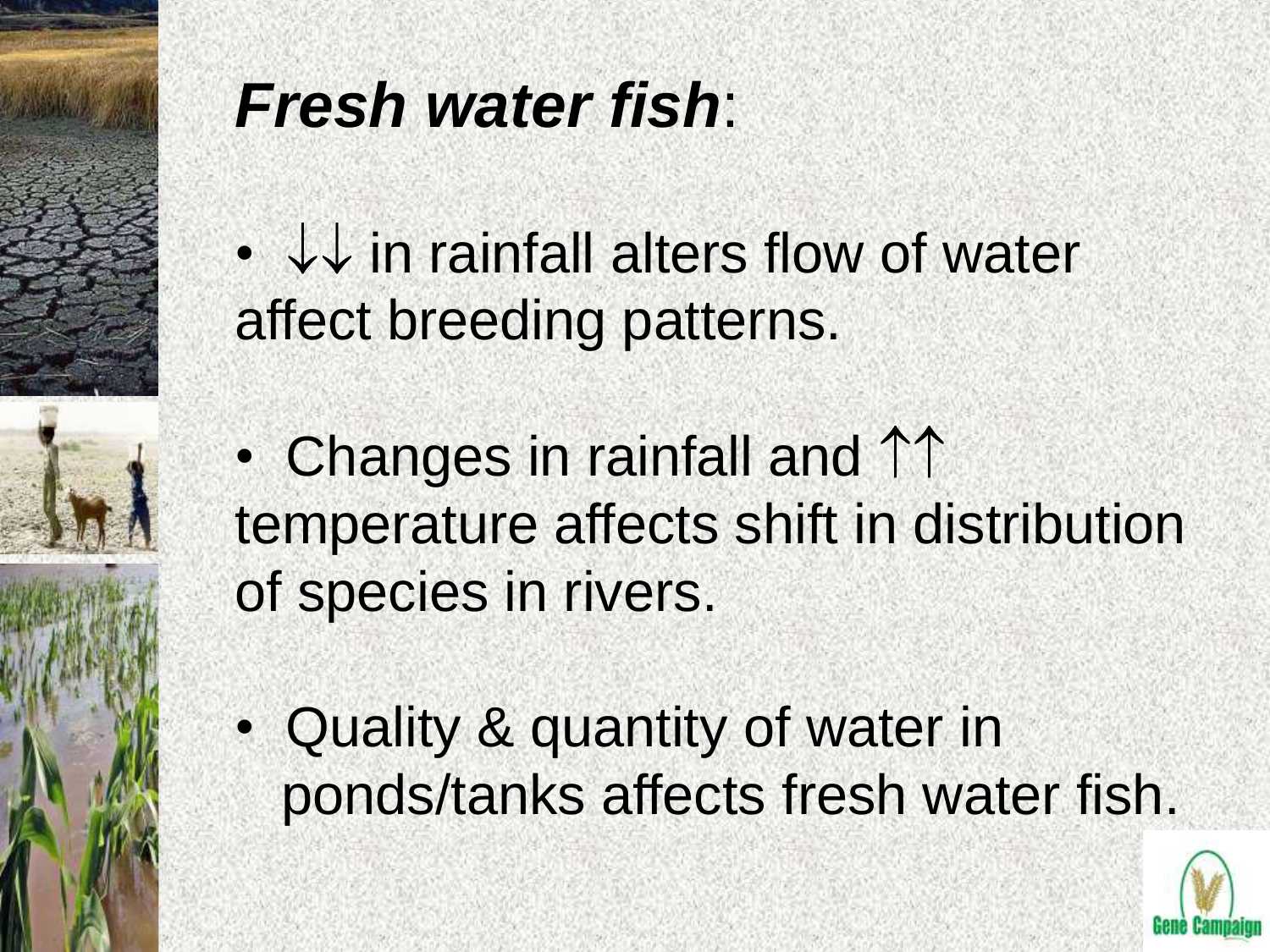# **Adaptation**

- Adaptation based on Sustainable **Agriculture**
- Global-India must negotiate that global temperature rise is capped at 2<sup>0</sup>C.
- Regional cooperation at SAARC level necessary to protect the Himalayan ecosystem

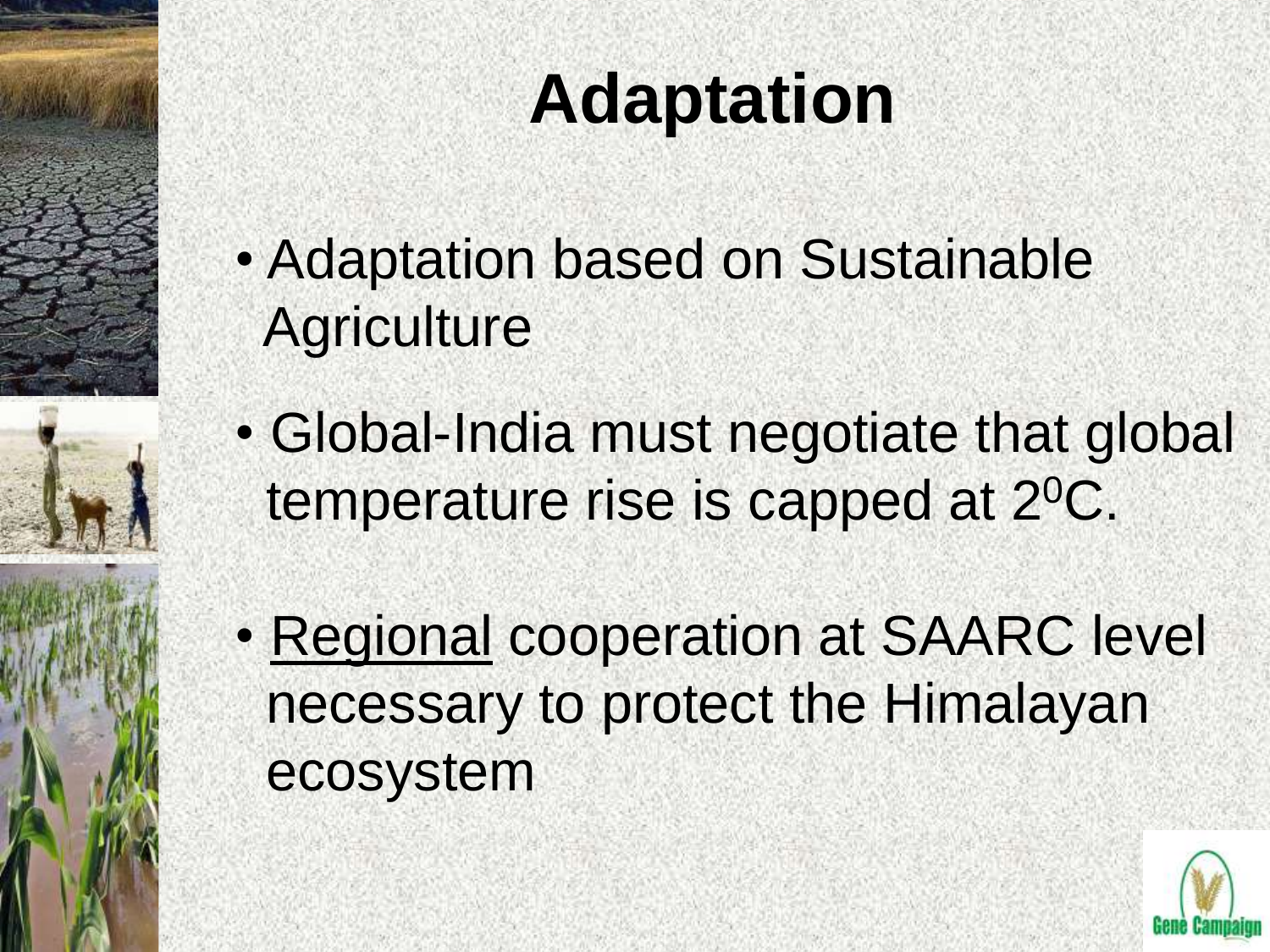

### **Adaptation…**

### *National-*

- Multiple food and livelihood strategies
- Food inflation must be contained at all costs
- Strategic research, along with dedicated funding to develop solutions
- Mitigating emissions to reduce input costs
- Reduce vulnerabilities, strengthen resilience

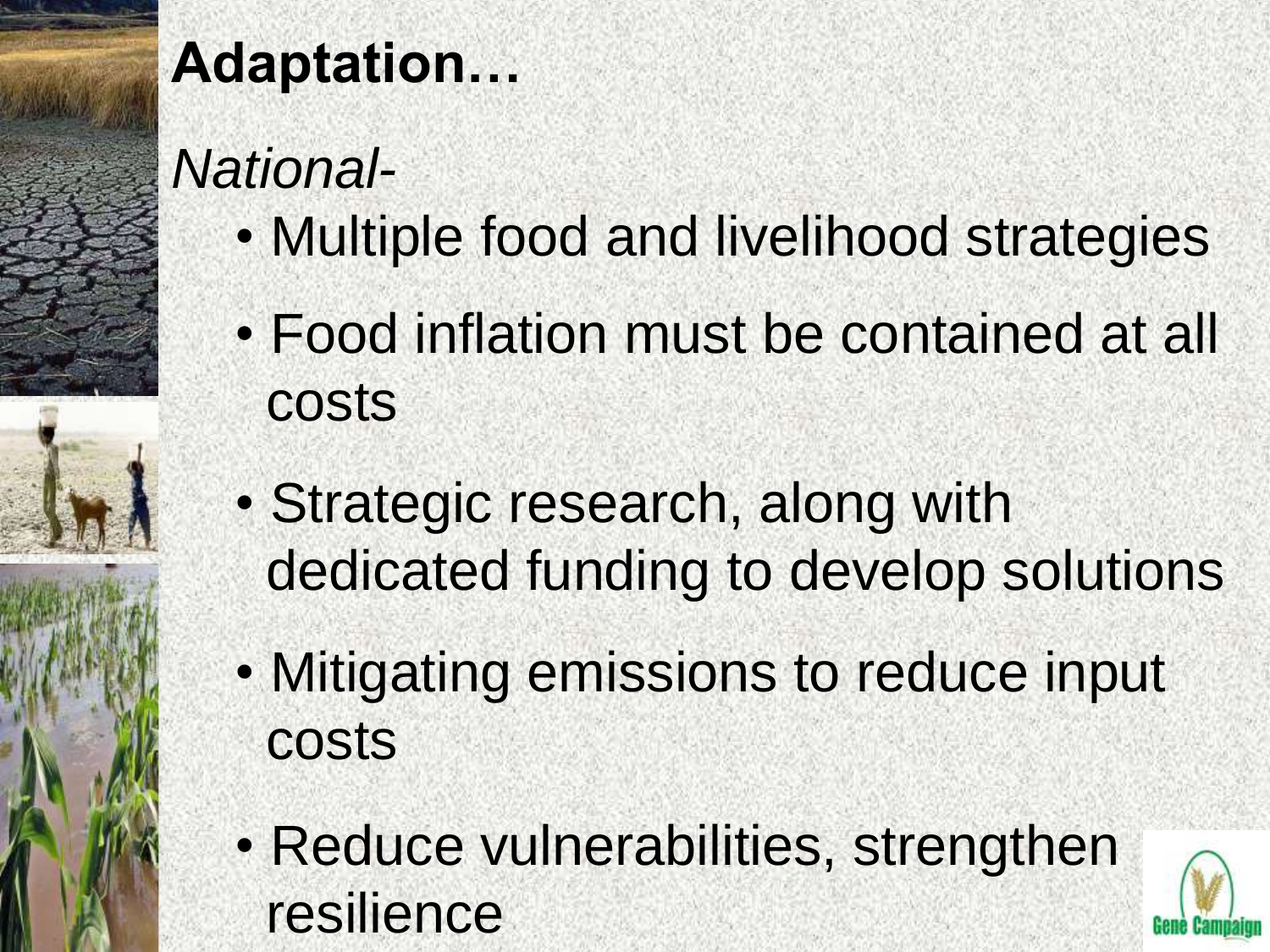

### **Adaptation…**

- Sustainability rather than maximising outputs
- Ecosystem approach with crop rotations, bioorganic fertilizers and biological pest controls.
- Diverse agro ecosystems, have more efficient network of insects & microorganisms that control pests and disease.